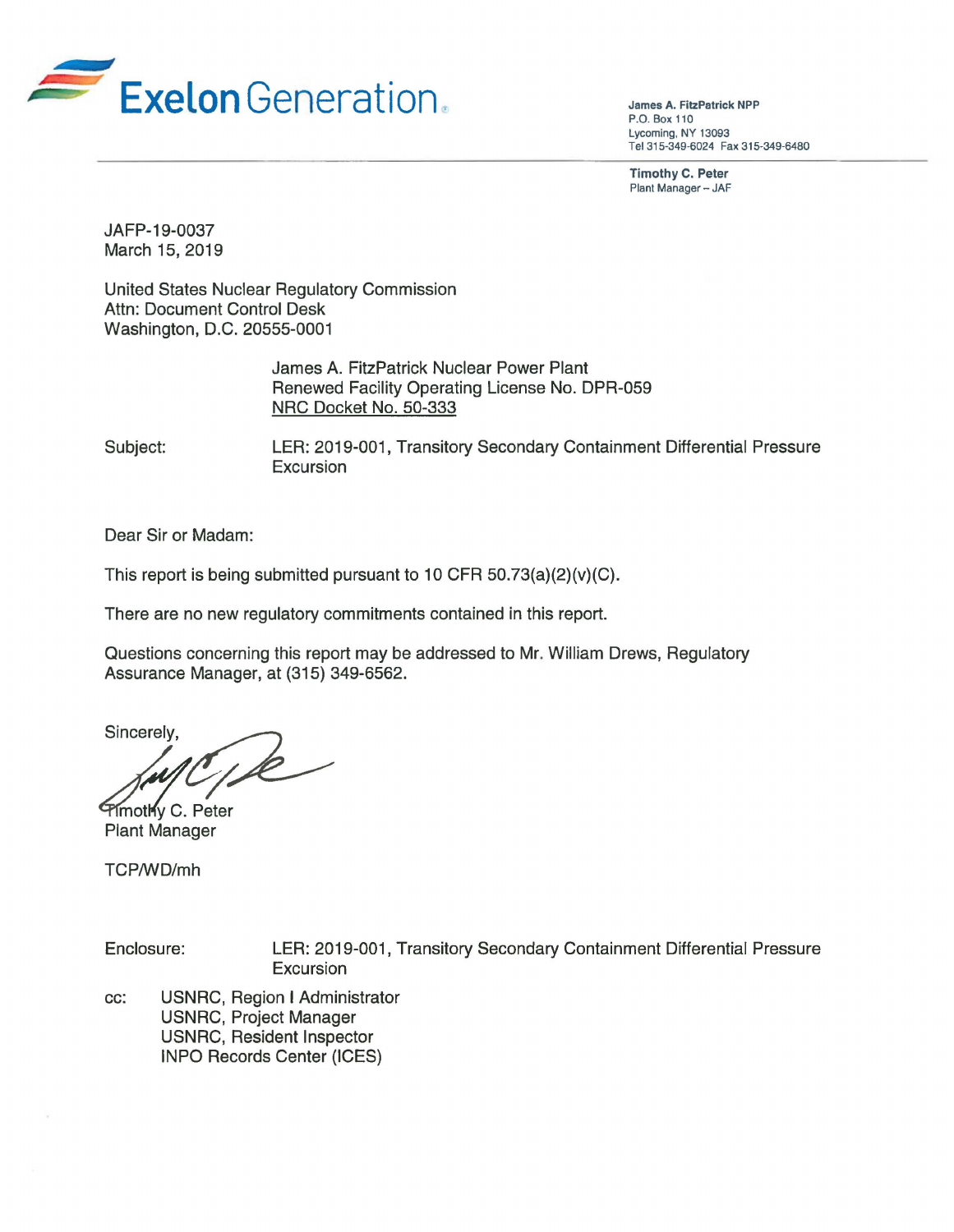| <b>NRC FORM 366</b><br><b>U.S. NUCLEAR REGULATORY COMMISSION</b><br>$(04 - 2018)$<br><b>LICENSEE EVENT REPORT (LER)</b><br>(See Page 2 for required number of digits/characters for each block) |                                                                                                                    |                                                                                                                                                      |                                  |                      |                          |                                   |                   |                              | APPROVED BY OMB: NO. 3150-0104 EXPIRES: 03/31/2020<br>Estimated burden per response to comply with this mandatory collection request: 80 hours.<br>Reported lessons learned are incorporated into the licensing process and fed back to<br>industry. Send comments regarding burden estimate to the Information Collections Branch<br>(T-5 F53), U.S. Nuclear Regulatory Commission, Washington, DC 20555-0001, or by<br>e-mail to Infocollects.Resource@nrc.gov, and to the Desk Officer, Office of Information and<br>Regulatory Affairs, NEOB-10202, (3150-0104), Office of Management and Budget, |                                                                                                                                                                                                                                                                                                                                                                                                                                                                                                                                                                                                                                                                                                                                                                                                                                                |                  |                              |                      |                                                                                                                                                                                      |  |
|-------------------------------------------------------------------------------------------------------------------------------------------------------------------------------------------------|--------------------------------------------------------------------------------------------------------------------|------------------------------------------------------------------------------------------------------------------------------------------------------|----------------------------------|----------------------|--------------------------|-----------------------------------|-------------------|------------------------------|-------------------------------------------------------------------------------------------------------------------------------------------------------------------------------------------------------------------------------------------------------------------------------------------------------------------------------------------------------------------------------------------------------------------------------------------------------------------------------------------------------------------------------------------------------------------------------------------------------|------------------------------------------------------------------------------------------------------------------------------------------------------------------------------------------------------------------------------------------------------------------------------------------------------------------------------------------------------------------------------------------------------------------------------------------------------------------------------------------------------------------------------------------------------------------------------------------------------------------------------------------------------------------------------------------------------------------------------------------------------------------------------------------------------------------------------------------------|------------------|------------------------------|----------------------|--------------------------------------------------------------------------------------------------------------------------------------------------------------------------------------|--|
|                                                                                                                                                                                                 |                                                                                                                    | (See NUREG-1022, R.3 for instruction and guidance for completing this form<br>http://www.nrc.gov/reading-rm/doc-collections/nuregs/staff/sr1022/r3/) |                                  |                      |                          |                                   |                   |                              |                                                                                                                                                                                                                                                                                                                                                                                                                                                                                                                                                                                                       | is not required to respond to, the information collection.                                                                                                                                                                                                                                                                                                                                                                                                                                                                                                                                                                                                                                                                                                                                                                                     |                  |                              |                      | Washington, DC 20503. If a means used to impose an information collection does not display<br>a currently valid OMB control number, the NRC may not conduct or sponsor, and a person |  |
|                                                                                                                                                                                                 | 1. Facility Name                                                                                                   |                                                                                                                                                      |                                  |                      |                          |                                   |                   | 2. Docket Number             |                                                                                                                                                                                                                                                                                                                                                                                                                                                                                                                                                                                                       |                                                                                                                                                                                                                                                                                                                                                                                                                                                                                                                                                                                                                                                                                                                                                                                                                                                |                  |                              | 3. Page              |                                                                                                                                                                                      |  |
|                                                                                                                                                                                                 | James A. FitzPatrick Nuclear Power Plant                                                                           |                                                                                                                                                      |                                  |                      |                          |                                   |                   |                              | 05000333                                                                                                                                                                                                                                                                                                                                                                                                                                                                                                                                                                                              |                                                                                                                                                                                                                                                                                                                                                                                                                                                                                                                                                                                                                                                                                                                                                                                                                                                |                  |                              | 1 OF 3               |                                                                                                                                                                                      |  |
| 4. Title                                                                                                                                                                                        |                                                                                                                    |                                                                                                                                                      |                                  |                      |                          |                                   |                   |                              |                                                                                                                                                                                                                                                                                                                                                                                                                                                                                                                                                                                                       | Secondary Containment Differential Pressure Exceeded the Technical Specification Surveillance Requirement                                                                                                                                                                                                                                                                                                                                                                                                                                                                                                                                                                                                                                                                                                                                      |                  |                              |                      |                                                                                                                                                                                      |  |
|                                                                                                                                                                                                 | 5. Event Date                                                                                                      |                                                                                                                                                      | 6. LER Number                    |                      |                          |                                   | 7. Report Date    |                              |                                                                                                                                                                                                                                                                                                                                                                                                                                                                                                                                                                                                       |                                                                                                                                                                                                                                                                                                                                                                                                                                                                                                                                                                                                                                                                                                                                                                                                                                                |                  | 8. Other Facilities Involved |                      |                                                                                                                                                                                      |  |
| Month                                                                                                                                                                                           | Day                                                                                                                | Year                                                                                                                                                 | Year                             | Sequential<br>Number | Rev<br>No.               | Month                             | Day               | Year                         |                                                                                                                                                                                                                                                                                                                                                                                                                                                                                                                                                                                                       | Facility Name<br>N/A                                                                                                                                                                                                                                                                                                                                                                                                                                                                                                                                                                                                                                                                                                                                                                                                                           |                  |                              | Docket Number<br>N/A |                                                                                                                                                                                      |  |
| 1                                                                                                                                                                                               | 16                                                                                                                 | 2019                                                                                                                                                 |                                  | $2019 - 001$         | $00\,$<br>$\blacksquare$ | 03                                | 15                | 2019                         |                                                                                                                                                                                                                                                                                                                                                                                                                                                                                                                                                                                                       | acility Name<br>Docket Number<br>N/A<br>N/A                                                                                                                                                                                                                                                                                                                                                                                                                                                                                                                                                                                                                                                                                                                                                                                                    |                  |                              |                      |                                                                                                                                                                                      |  |
|                                                                                                                                                                                                 | 9. Operating Mode<br>11. This Report is Submitted Pursuant to the Requirements of 10 CFR §: (Check all that apply) |                                                                                                                                                      |                                  |                      |                          |                                   |                   |                              |                                                                                                                                                                                                                                                                                                                                                                                                                                                                                                                                                                                                       |                                                                                                                                                                                                                                                                                                                                                                                                                                                                                                                                                                                                                                                                                                                                                                                                                                                |                  |                              |                      |                                                                                                                                                                                      |  |
|                                                                                                                                                                                                 |                                                                                                                    |                                                                                                                                                      | 20.2201(b)                       |                      |                          |                                   | 20.2203(a)(3)(i)  |                              |                                                                                                                                                                                                                                                                                                                                                                                                                                                                                                                                                                                                       | 50.73(a)(2)(ii)(A)                                                                                                                                                                                                                                                                                                                                                                                                                                                                                                                                                                                                                                                                                                                                                                                                                             |                  |                              | 50.73(a)(2)(viii)(A) |                                                                                                                                                                                      |  |
|                                                                                                                                                                                                 |                                                                                                                    |                                                                                                                                                      | 20.2201(d)                       |                      |                          | 20.2203(a)(3)(ii)                 |                   |                              | 50.73(a)(2)(ii)(B)                                                                                                                                                                                                                                                                                                                                                                                                                                                                                                                                                                                    |                                                                                                                                                                                                                                                                                                                                                                                                                                                                                                                                                                                                                                                                                                                                                                                                                                                |                  | 50.73(a)(2)(viii)(B)         |                      |                                                                                                                                                                                      |  |
|                                                                                                                                                                                                 |                                                                                                                    |                                                                                                                                                      | 20.2203(a)(1)                    |                      |                          | 20.2203(a)(4)                     |                   |                              | 50.73(a)(2)(iii)                                                                                                                                                                                                                                                                                                                                                                                                                                                                                                                                                                                      |                                                                                                                                                                                                                                                                                                                                                                                                                                                                                                                                                                                                                                                                                                                                                                                                                                                |                  | 50.73(a)(2)(ix)(A)           |                      |                                                                                                                                                                                      |  |
|                                                                                                                                                                                                 |                                                                                                                    |                                                                                                                                                      | 20.2203(a)(2)(i)                 |                      |                          | 50.36(c)(1)(i)(A)                 |                   |                              |                                                                                                                                                                                                                                                                                                                                                                                                                                                                                                                                                                                                       | 50.73(a)(2)(iv)(A)                                                                                                                                                                                                                                                                                                                                                                                                                                                                                                                                                                                                                                                                                                                                                                                                                             |                  |                              | 50.73(a)(2)(x)       |                                                                                                                                                                                      |  |
|                                                                                                                                                                                                 | 10. Power Level                                                                                                    |                                                                                                                                                      | 20.2203(a)(2)(ii)                |                      |                          | 50.36(c)(1)(ii)(A)                |                   |                              |                                                                                                                                                                                                                                                                                                                                                                                                                                                                                                                                                                                                       | 50.73(a)(2)(v)(A)                                                                                                                                                                                                                                                                                                                                                                                                                                                                                                                                                                                                                                                                                                                                                                                                                              |                  |                              | 73.71(a)(4)          |                                                                                                                                                                                      |  |
|                                                                                                                                                                                                 |                                                                                                                    |                                                                                                                                                      | 20.2203(a)(2)(iii)               |                      |                          | 50.36(c)(2)                       |                   |                              |                                                                                                                                                                                                                                                                                                                                                                                                                                                                                                                                                                                                       | 50.73(a)(2)(v)(B)                                                                                                                                                                                                                                                                                                                                                                                                                                                                                                                                                                                                                                                                                                                                                                                                                              |                  |                              | 73.71(a)(5)          |                                                                                                                                                                                      |  |
|                                                                                                                                                                                                 |                                                                                                                    |                                                                                                                                                      | 20.2203(a)(2)(iv)                |                      |                          | 50.46(a)(3)(ii)                   |                   |                              |                                                                                                                                                                                                                                                                                                                                                                                                                                                                                                                                                                                                       | $\checkmark$<br>50.73(a)(2)(v)(C)                                                                                                                                                                                                                                                                                                                                                                                                                                                                                                                                                                                                                                                                                                                                                                                                              |                  |                              | 73.77(a)(1)          |                                                                                                                                                                                      |  |
|                                                                                                                                                                                                 | 100                                                                                                                |                                                                                                                                                      | 20.2203(a)(2)(v)                 |                      |                          | 50.73(a)(2)(i)(A)                 |                   |                              |                                                                                                                                                                                                                                                                                                                                                                                                                                                                                                                                                                                                       | 50.73(a)(2)(v)(D)                                                                                                                                                                                                                                                                                                                                                                                                                                                                                                                                                                                                                                                                                                                                                                                                                              |                  |                              | 73.77(a)(2)(i)       |                                                                                                                                                                                      |  |
|                                                                                                                                                                                                 |                                                                                                                    |                                                                                                                                                      |                                  | 20.2203(a)(2)(vi)    |                          |                                   | 50.73(a)(2)(i)(B) |                              |                                                                                                                                                                                                                                                                                                                                                                                                                                                                                                                                                                                                       |                                                                                                                                                                                                                                                                                                                                                                                                                                                                                                                                                                                                                                                                                                                                                                                                                                                | 50.73(a)(2)(vii) |                              | 73.77(a)(2)(ii)      |                                                                                                                                                                                      |  |
|                                                                                                                                                                                                 |                                                                                                                    |                                                                                                                                                      |                                  |                      |                          | 50.73(a)(2)(i)(C)                 |                   |                              |                                                                                                                                                                                                                                                                                                                                                                                                                                                                                                                                                                                                       | <b>OTHER</b><br>Specify in Abstract below or in NRC Form 366A                                                                                                                                                                                                                                                                                                                                                                                                                                                                                                                                                                                                                                                                                                                                                                                  |                  |                              |                      |                                                                                                                                                                                      |  |
| <b>Licensee Contact</b>                                                                                                                                                                         |                                                                                                                    |                                                                                                                                                      |                                  |                      |                          | 12. Licensee Contact for this LER |                   |                              |                                                                                                                                                                                                                                                                                                                                                                                                                                                                                                                                                                                                       |                                                                                                                                                                                                                                                                                                                                                                                                                                                                                                                                                                                                                                                                                                                                                                                                                                                |                  |                              |                      |                                                                                                                                                                                      |  |
|                                                                                                                                                                                                 |                                                                                                                    | Mr. William Drews, Regulatory Assurance Manager                                                                                                      |                                  |                      |                          |                                   |                   |                              |                                                                                                                                                                                                                                                                                                                                                                                                                                                                                                                                                                                                       | Telephone Number (Include Area Code)<br>315-349-6562                                                                                                                                                                                                                                                                                                                                                                                                                                                                                                                                                                                                                                                                                                                                                                                           |                  |                              |                      |                                                                                                                                                                                      |  |
|                                                                                                                                                                                                 |                                                                                                                    |                                                                                                                                                      |                                  |                      |                          |                                   |                   |                              |                                                                                                                                                                                                                                                                                                                                                                                                                                                                                                                                                                                                       | 13. Complete One Line for each Component Failure Described in this Report                                                                                                                                                                                                                                                                                                                                                                                                                                                                                                                                                                                                                                                                                                                                                                      |                  |                              |                      |                                                                                                                                                                                      |  |
| Cause                                                                                                                                                                                           |                                                                                                                    | System                                                                                                                                               | Component                        |                      | Manufacturer             | Reportable to ICES                |                   |                              | Cause                                                                                                                                                                                                                                                                                                                                                                                                                                                                                                                                                                                                 | System                                                                                                                                                                                                                                                                                                                                                                                                                                                                                                                                                                                                                                                                                                                                                                                                                                         | Component        |                              | Manufacturer         | <b>Reportable to ICES</b>                                                                                                                                                            |  |
|                                                                                                                                                                                                 |                                                                                                                    | <b>NG</b>                                                                                                                                            |                                  |                      |                          | Y                                 |                   |                              |                                                                                                                                                                                                                                                                                                                                                                                                                                                                                                                                                                                                       |                                                                                                                                                                                                                                                                                                                                                                                                                                                                                                                                                                                                                                                                                                                                                                                                                                                |                  |                              |                      |                                                                                                                                                                                      |  |
|                                                                                                                                                                                                 |                                                                                                                    |                                                                                                                                                      | 14. Supplemental Report Expected |                      |                          |                                   |                   |                              |                                                                                                                                                                                                                                                                                                                                                                                                                                                                                                                                                                                                       |                                                                                                                                                                                                                                                                                                                                                                                                                                                                                                                                                                                                                                                                                                                                                                                                                                                |                  |                              | Day                  | Year                                                                                                                                                                                 |  |
| Yes (If yes, complete 15. Expected Submission date)<br>✓<br>No                                                                                                                                  |                                                                                                                    |                                                                                                                                                      |                                  |                      |                          |                                   |                   | 15. Expected Submission Date |                                                                                                                                                                                                                                                                                                                                                                                                                                                                                                                                                                                                       |                                                                                                                                                                                                                                                                                                                                                                                                                                                                                                                                                                                                                                                                                                                                                                                                                                                |                  |                              |                      |                                                                                                                                                                                      |  |
|                                                                                                                                                                                                 |                                                                                                                    | Abstract (Limit to 1400 spaces, i.e., approximately 15 single-spaced typewritten lines)                                                              |                                  |                      |                          |                                   |                   |                              |                                                                                                                                                                                                                                                                                                                                                                                                                                                                                                                                                                                                       |                                                                                                                                                                                                                                                                                                                                                                                                                                                                                                                                                                                                                                                                                                                                                                                                                                                |                  |                              |                      |                                                                                                                                                                                      |  |
|                                                                                                                                                                                                 |                                                                                                                    |                                                                                                                                                      |                                  |                      |                          |                                   |                   |                              |                                                                                                                                                                                                                                                                                                                                                                                                                                                                                                                                                                                                       | On January 16, 2019, at 0137, with James A. FitzPatrick Nuclear Power Plant at 100% power, Secondary Containment<br>differential pressure exceeded the Technical Specification Surveillance Requirement 3.6.3.1.1 of greater than or equal to<br>0.25 inches of vacuum water gauge while isolating Reactor Building Ventilation. This condition existed for approximately<br>ten (10) seconds and returned to within limits when the isolation sequence was completed.<br>The differential pressure did not exceed 0 so there was no unmonitored exfiltration and there were no actual radiological<br>release events. When Secondary Containment did not meet the Technical Specification requirement for differential<br>pressure, Secondary Containment was Inoperable. Therefore, this event is reportable under 10 CFR 50.73(a)(2)(v)(C). |                  |                              |                      |                                                                                                                                                                                      |  |
|                                                                                                                                                                                                 |                                                                                                                    |                                                                                                                                                      |                                  |                      |                          |                                   |                   |                              |                                                                                                                                                                                                                                                                                                                                                                                                                                                                                                                                                                                                       | A differential pressure excursion during transition from normal to isolation mode of the Reactor Building Ventilation<br>System is an expected condition, and attributable to the design of the system. The cause of exceeding the differential<br>pressure requirement has been determined not to be associated with a component failure or equipment malfunction.<br>Corrective actions include declaring Secondary Containment Inoperable when manually isolating Reactor Building<br>Ventilation and increase the normal differential pressure in Secondary Containment.                                                                                                                                                                                                                                                                   |                  |                              |                      |                                                                                                                                                                                      |  |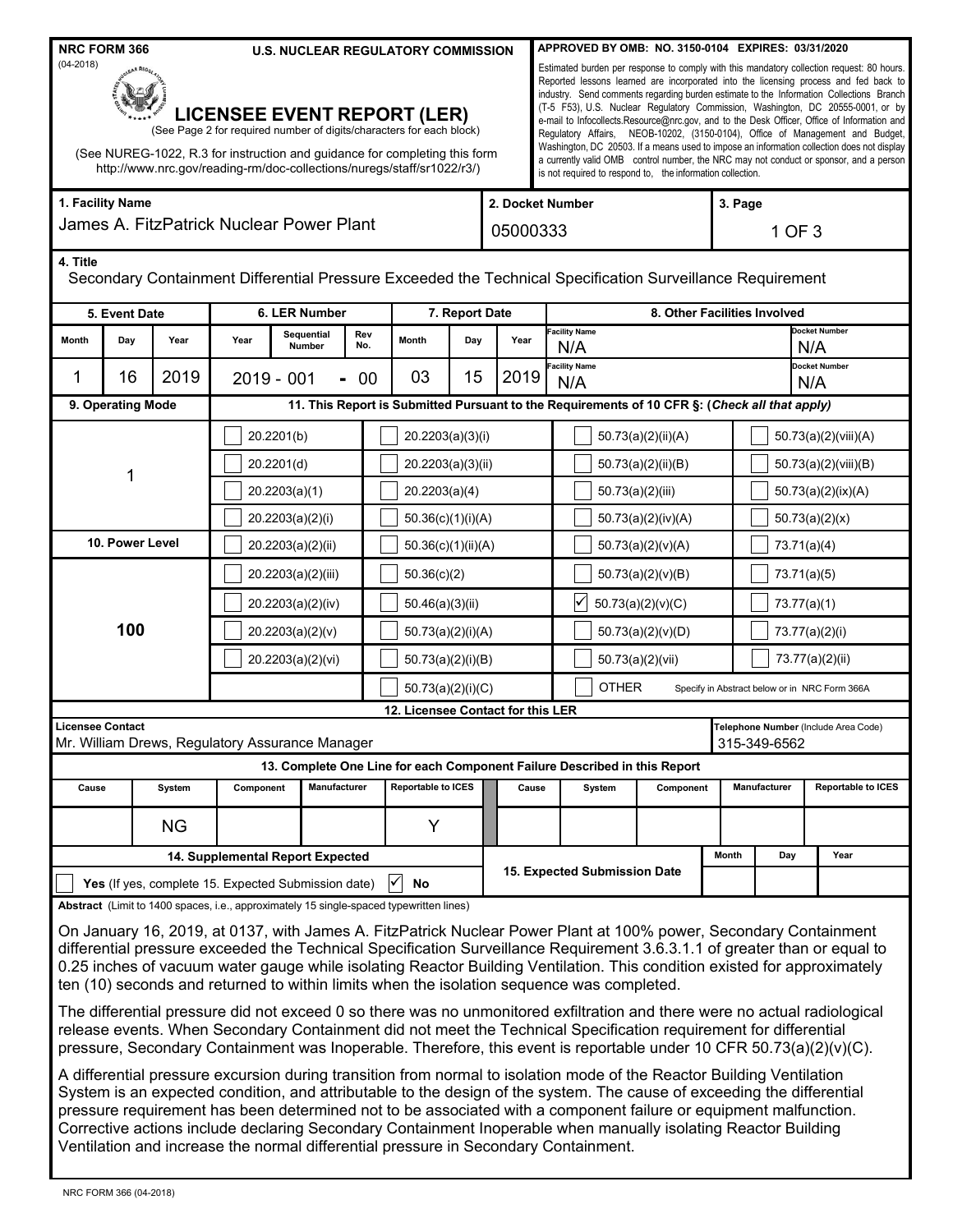| <b>NRC FORM 366A</b><br>$(04 - 2018)$    | <b>U.S. NUCLEAR REGULATORY COMMISSION</b>                                                                                                                                                                               |                                                                                                                                                                                                                                                                                                                                                                                                                                                                                                                                                                                                                                                                                                                                                                                                    | APPROVED BY OMB: NO. 3150-0104                  |             |                                    | <b>EXPIRES: 03/31/2020</b>   |  |  |
|------------------------------------------|-------------------------------------------------------------------------------------------------------------------------------------------------------------------------------------------------------------------------|----------------------------------------------------------------------------------------------------------------------------------------------------------------------------------------------------------------------------------------------------------------------------------------------------------------------------------------------------------------------------------------------------------------------------------------------------------------------------------------------------------------------------------------------------------------------------------------------------------------------------------------------------------------------------------------------------------------------------------------------------------------------------------------------------|-------------------------------------------------|-------------|------------------------------------|------------------------------|--|--|
|                                          | <b>LICENSEE EVENT REPORT (LER)</b><br><b>CONTINUATION SHEET</b><br>(See NUREG-1022, R.3 for instruction and guidance for completing this form<br>http://www.nrc.gov/reading-rm/doc-collections/nuregs/staff/sr1022/r3/) | Estimated burden per response to comply with this mandatory collection request: 80 hours. Reported<br>lessons learned are incorporated into the licensing process and fed back to industry. Send comments<br>regarding burden estimate to the Information Collections Branch (T-5 F53), U.S. Nuclear Regulatory<br>Commission, Washington, DC 20555-0001, or by e-mail to Infocollects.Resource@nrc.gov, and to<br>the Desk Officer, Office of Information and Regulatory Affairs, NEOB-10202, (3150-0104), Office of<br>Management and Budget, Washington, DC 20503. If a means used to impose an information collection<br>does not display a currently valid OMB control number, the NRC may not conduct or sponsor, and a<br>person is not required to respond to, the information collection. |                                                 |             |                                    |                              |  |  |
| <b>1. FACILITY NAME</b>                  |                                                                                                                                                                                                                         |                                                                                                                                                                                                                                                                                                                                                                                                                                                                                                                                                                                                                                                                                                                                                                                                    | <b>2. DOCKET NUMBER</b><br><b>3. LER NUMBER</b> |             |                                    |                              |  |  |
| James A. FitzPatrick Nuclear Power Plant |                                                                                                                                                                                                                         | $05000 -$                                                                                                                                                                                                                                                                                                                                                                                                                                                                                                                                                                                                                                                                                                                                                                                          | 333                                             | <b>YEAR</b> | <b>SEQUENTIAL</b><br><b>NUMBER</b> | <b>REV</b><br>N <sub>0</sub> |  |  |
|                                          |                                                                                                                                                                                                                         |                                                                                                                                                                                                                                                                                                                                                                                                                                                                                                                                                                                                                                                                                                                                                                                                    |                                                 | 2019        | $-001$                             | $-00$                        |  |  |

#### **NARRATIVE**

## **Background**

The Secondary Containment (SC) [EIIS identifier: NG] is a structure comprised of the Reactor Building that surrounds the primary containment and refuel equipment. Its safety function is designed to provide containment for postulated accident scenarios: loss-of-coolant accident and refueling accident. This structure forms a control volume that serves to hold up and dilute fission products in the event of an accident. The system was designed to include a differential pressure vacuum (DP) such that external atmosphere would leak into containment rather than fission products leak out.

The systems which maintain the DP is the normal Reactor Building Ventilation (RBV) system [VA] and the safety-related Standby Gas Treatment (SBGT) system [BH]. During a postulated accident scenario, the normal RBV isolates and the SBGT initiates to filter gas from SC to the environment. SBGT has the capacity to maintain DP. (Positive DP refers to a lower pressure inside SC in comparison to environmental air pressure)

## **Event Description**

On January 16, 2019, at 0137, with James A. FitzPatrick Nuclear Power Plant (JAF) at 100% power, SC was manually placed into isolation mode using the operating procedure OP-51A to prepare for equipment maintenance. During this evolution, the DP exceeded the Technical Specification (TS) Surveillance Requirement SR 3.6.3.1.1 of greater than or equal to 0.25 inches of vacuum water gauge for approximately ten (10) seconds and returned to within limits by the SBGT system when the isolation sequence was completed. Operators identified this condition using the plant computer and recorded the lowest value at 0.14 inches of vacuum water gauge. An initial notification was submitted to the NRC by ENS 53828 per 10 CFR 50.72(b)(3)(v)(C).

## **Event Analysis**

The SC DP tends to move towards zero, when the RBV is switched from normal to an isolation mode. The cause of the DP change during the transition phase is the difference in closure time for the RBV supply and exhaust isolation valves. The exhaust valves are designed to close within the first 5 seconds and the supply is designed to close within 15 seconds. Therefore, the supply fans keep bringing outside air in for up to 10 seconds after the exhaust valves have isolated, causing DP to lower. This may be observed from the readings obtained in the control room for the SC pressure during the transition phase.

When RBV is operating, DP is controlled much higher than the 0.25 inches of vacuum water gauge; such that if an isolation is initiated the change due to the transition may not exceed the SR limit. On January 11, 2019, work to clean RBV cooling coils was performed due to an increasing trend in SC DP. This lowered the average normal DP from about 1.5 to 0.8. Therefore, during this event, the isolation transition change had a lower starting point and was able to exceed the TS requirement.

The procedure used to isolate RBV during this event was OP-51A and it instructs starting SBGT to raise DP prior to isolating RBV. Operators did not expect that isolation transition to lower DP below the TS requirement because the normal and SBGT margin would normally be enough. Therefore, SC was not declared Inoperable in preparation for the planned maintenance. When SR 3.6.3.1.1 requirement of greater than or equal to 0.25 inches of vacuum water gauge was exceeded, TS 3.6.3.1 was not met, Secondary Containment was Inoperable, and this event is reportable per 10 CFR  $50.73(a)(2)(v)(C)$ .